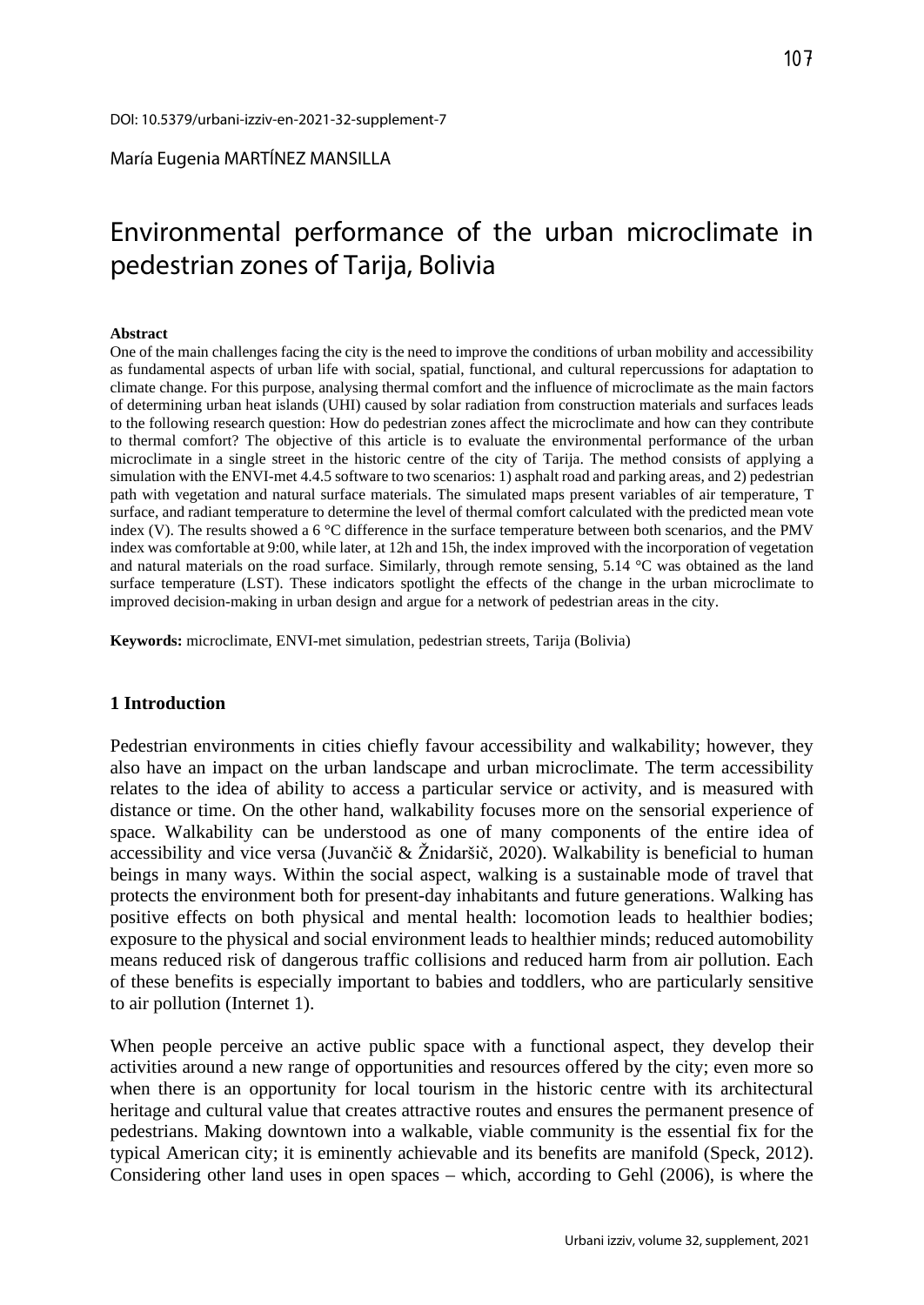character of activities between people is defined – three types can be identified: necessary, optional, and social. The planning or design phase of an urban project, as indicated by the TOD Standard (Internet 1), comprised of eight principles, should take into consideration walking (safe, complete, and accessible pedestrian network for all, an active and vibrant pedestrian environment, a warm and comfortable pedestrian environment), connecting (short, direct, and varied pedestrian routes), and changing (space occupied by cars reduced to a minimum).

In terms of both climate and local air quality, walking has a lesser environmental impact than any other mode of transportation. The spatial aspect and the microclimatic factors in the environment can affect human health and well-being. According to Oke (1987), the influence of urbanization on climate creates urban heat islands (UHI), where the difference in climate conditions recorded by an observer in the urban area of the city, compared to one in the rural environment, is determined by its thermal balance and can reach up to 10 °C (Tumini, 2012). There are manifold factors of anthropogenic origin contributing to the creation of UHIs: maintaining impermeable surfaces; finishing materials in buildings; geometry of urban canyons; cars, air pollution, and CO2 emissions; traffic and metabolism of living organisms; and soil cover. In order to understand these differences, the present article presents a microclimatic simulation of a potential pedestrian environment, comparing the results of temperature (radiant, surface, and air temperature) with the PMV comfort indicator.

There are more than one hundred neighbourhoods in the city of Tarija, some of them of recent creation and in urgent need of a re-think of an urban planning mechanism that would ensure the quality of life, since, according to Jacobs (2011), the relationship of people with public space as a social connector is a key issue of the city. It is even more urgent nowadays in order to combat the fragmentation that is one of the legacies bequeathed to the cities by the current health crisis. In their discussion of the concept of "chrono-urbanism" as a way to improve the quality of life in cities in regard to space and time with the introduction of the "15-minute city", Moreno et al. (2021) propose creation of walkable neighbourhoods that would increase social cohesion and interaction, and contribute to sustainable ecosystems in cities with the introduction of more biking and walkable streets, and thus also help combat the challenges of private car ownership. Meanwhile, Sweden's plans to arrive at net zero greenhouse gas emissions by 2045 are implementing a pilot project of transforming single blocks in order to redesign space with a vision of one-minute city (Peters, 2021).

As pointed out by Moreno et al. (2021), streets should be more optimized towards the needs of humans and nature. Present-day streets are mainly designed for cars, leaving little or no space for other activities. Such a situation is not sustainable. One of the main goals in the cities consists of increasing the number and area of pedestrian zones as a way of adapting to climate change and improving urban comfort and health. Therefore it is necessary to understand their environmental performance. The morphological perception of urban tissue and intraurban landscape correlated, under quality perspective, with urban findings such as the land use, urban infrastructure, and environmental balance assessments offers a safe way to classify the urban quality of a territorial fraction (Romero et al., 2019).

In order to study this effect on the physical consolidation and growth of the city, it is necessary to define a scale for future interventions, and analytical real-life and alternative scenarios. Different authors have arrived at different classifications regarding built structures, surfaces, and human activities. Stewart & Oke (2012) propose an urban climate classification in which the urban landscape is ordered into structures with similar properties related to the types of construction and land cover, called local climate zones; this method is then organized in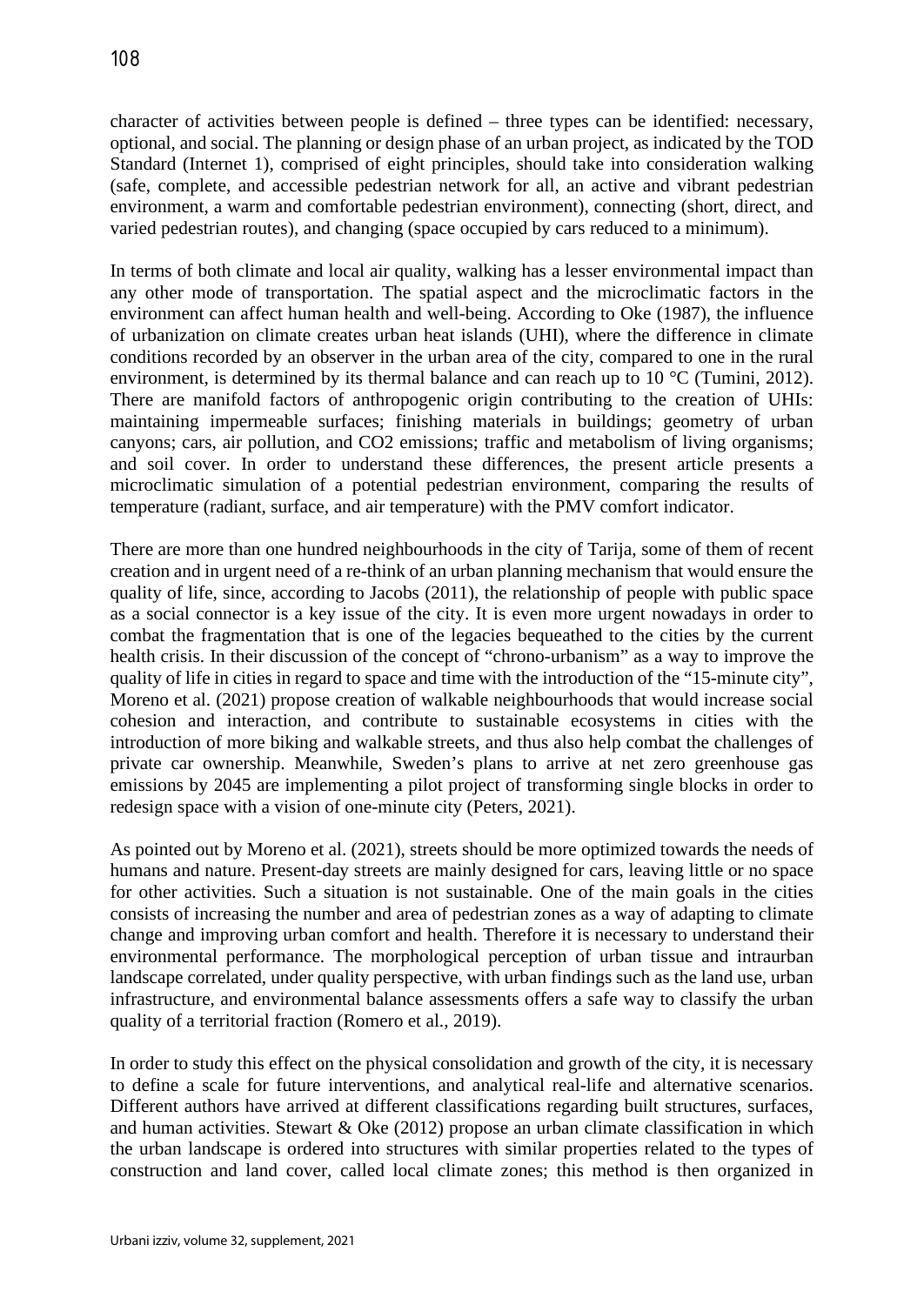technical data sheets. The characteristics of the elements that make up urban landscapes, such as sky view factor, height and width of urban canyons, roughness, fraction of the built surface, fraction of the impermeable surface of the soil, and proportion of the permeable area of the soil, are among the characteristics that can be adapted according to the specificity of an urban climate study.

Classification of spatial scales is defined by each particular context: city, district, neighbourhood, and block. The city is defined by its geographic distribution, maps of communication routes, public transport, and location of energy consumption centres. The district is marked by the complexity and connectivity of street networks, diversity in house sizes and prices, different activities, and land use mix. On this level, the walkable distance is estimated as 1,500 m (or c. 1 mile in the North American context). Next, the neighbourhood is characterized by the morphology of physical phenomena within the urban fabric. Physical parameters are influenced by the shape of the streets (urban canyons of h/1 ratio), while another important factor on this scale is segregation by proximity parameters. The walkable distance is estimated as 400m (or c. 1/4 mile in the North American context). Finally, the block contains the morphological parameters and urban configurations of adjacent or homogeneous buildings. Of importance for thermal calculations are connectivity and proximity, as referenced by Moreno et al. (2021), as well as distribution indicators such as diversity and morphology. In a highly versatile block, the built part is framed by the streets and buildings. According to Salat et al. (2011), the spatial measurement systems for formal or typological choice, and their implications for energy, should not be used as absolute values but as a means of evaluating relative performance while comparing different types of forms, neighbourhoods, or cities. Since the present article compares two scenarios, the analysis is based on this classification overlapping the categories that emphasize the main themes of the spatial scales considering land use, mobility, water management, biodiversity, energy, equity, economy, well-being, waste and materials, energy and bioclimatism. The themes proposed by the author overlap the seven analysis grids with a subdivision of the indicator, resulting in: 1) intensity, articulated with regard to the concentration of people or density of habitations; 2) diversity with a mix of diverse but similar objects on a certain scale; 3) proximity, regarding the distance required to reach certain activities, places of work, and nodes of public transport; 4) complexity, being a vital feature of sustainable urban places and energy efficiency; 5) connectivity, regarding accessibility and spatial interconnection of systems and networks; 6) distribution, considering population concentration or density of residential buildings; and 7) form, referring to the spatial form of the elements, their dimensions and footprint (Salat et al., 2011: 485).

After the global health crisis caused by the Covid19 pandemic, the great challenges that presentday cities face are fundamentally expressed in guaranteeing – in a sustainable way– an adequate use and occupation of land, adapting development to the demand for new relationships with the environment, which presupposes an adequate understanding of the place. Consequentially, there is a growing need for synergy between technique, governance, and culture (Martínez & Bustos, 2020). It implies walkable neighbourhoods with reachable provision and amenities, and a healthy lifestyle (Moreno et al., 2021). There is an urgent need to change the unsustainable practices, since the creation of urban environments accommodating cars has prompted the demand for vehicular-dependent cities, associated with mass production, industrialization, oil dependency, social inequalities, and worsening effects of climate change.

This paper is composed of three sections: firstly, a characterization of climate in Tarija on a typical warm day in 2019; secondly, applying the method to capture the UHI comparison with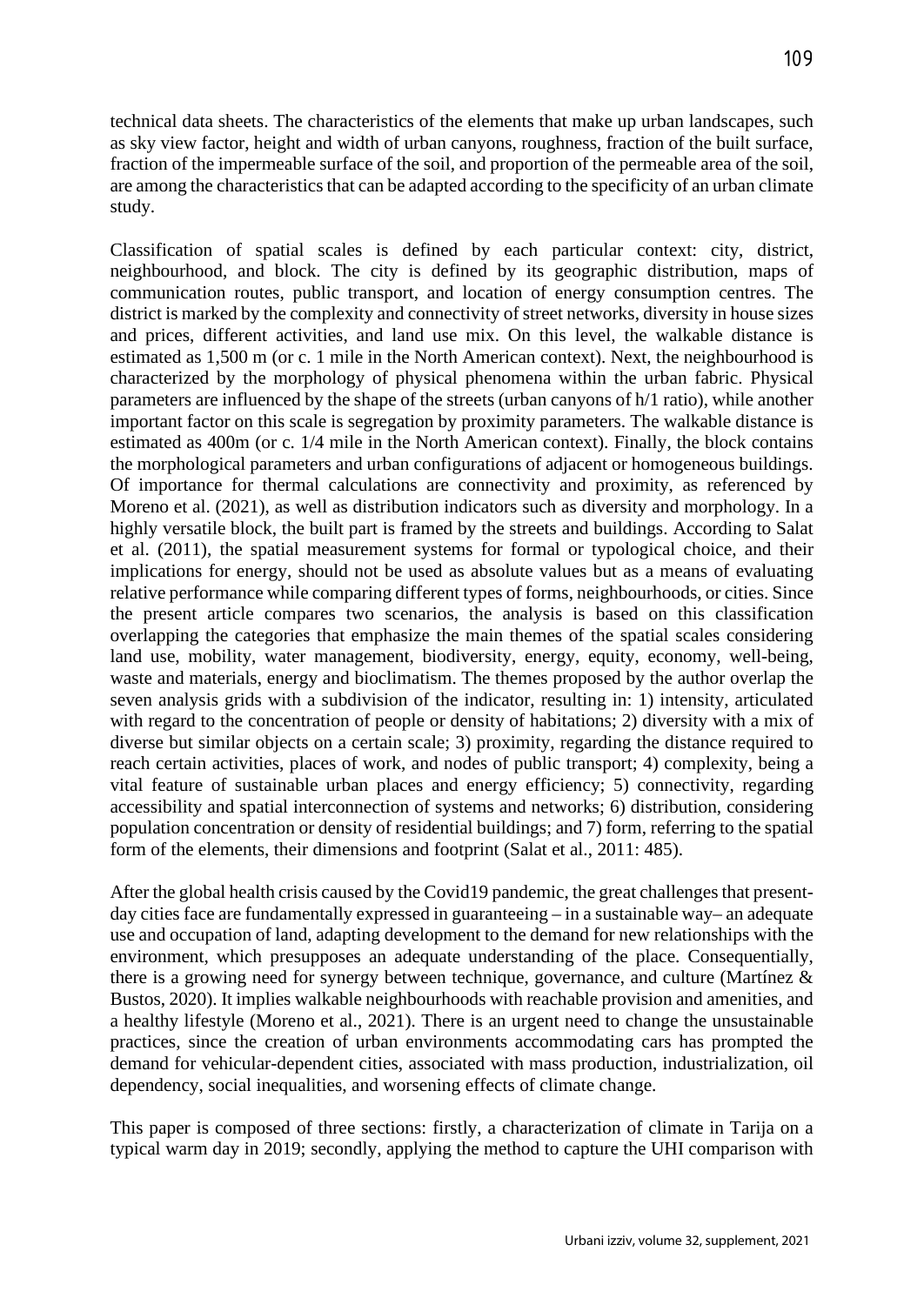microsimulation and LST above the historical street with two scenarios (an actual and an alternative one); and, finally, the discussion of the results.

## **2 Methods**

This research, inductive in nature, is composed of two modelling phases and two previous procedures to characterize the local climate and to define the scenarios. Firstly, the method includes a specific and precise analysis on the 15 de Abril Street in Tarija, Bolivia. The vehicular road has the following surface characteristics: asphalt road and concrete grey pavement / sandy soil in the two vehicular garages on the block ). The cut-out in the historical centre of the city articulates two squares (the main square Luis de Fuentes and Plazuela Sucre), while the pavements were widened in 2014 (Figure 1).



Figure 1: Cut-out of the case study – territorial fraction (source: Google Earth Pro, 2020; adapted by the author).

Secondly, the research applies remote sensing to review Land Surface Temperature (LST) in order to identify centralities in neighbourhoods as an alternative pedestrian circuit. Regarding the scale, the place can be classified into three types of neighbourhoods: the historical centre (with architectural and cultural heritage), the conventional neighbourhoods, and the new settlement (with temporary informal occupations). Note the extension to the rural area (Figure 2).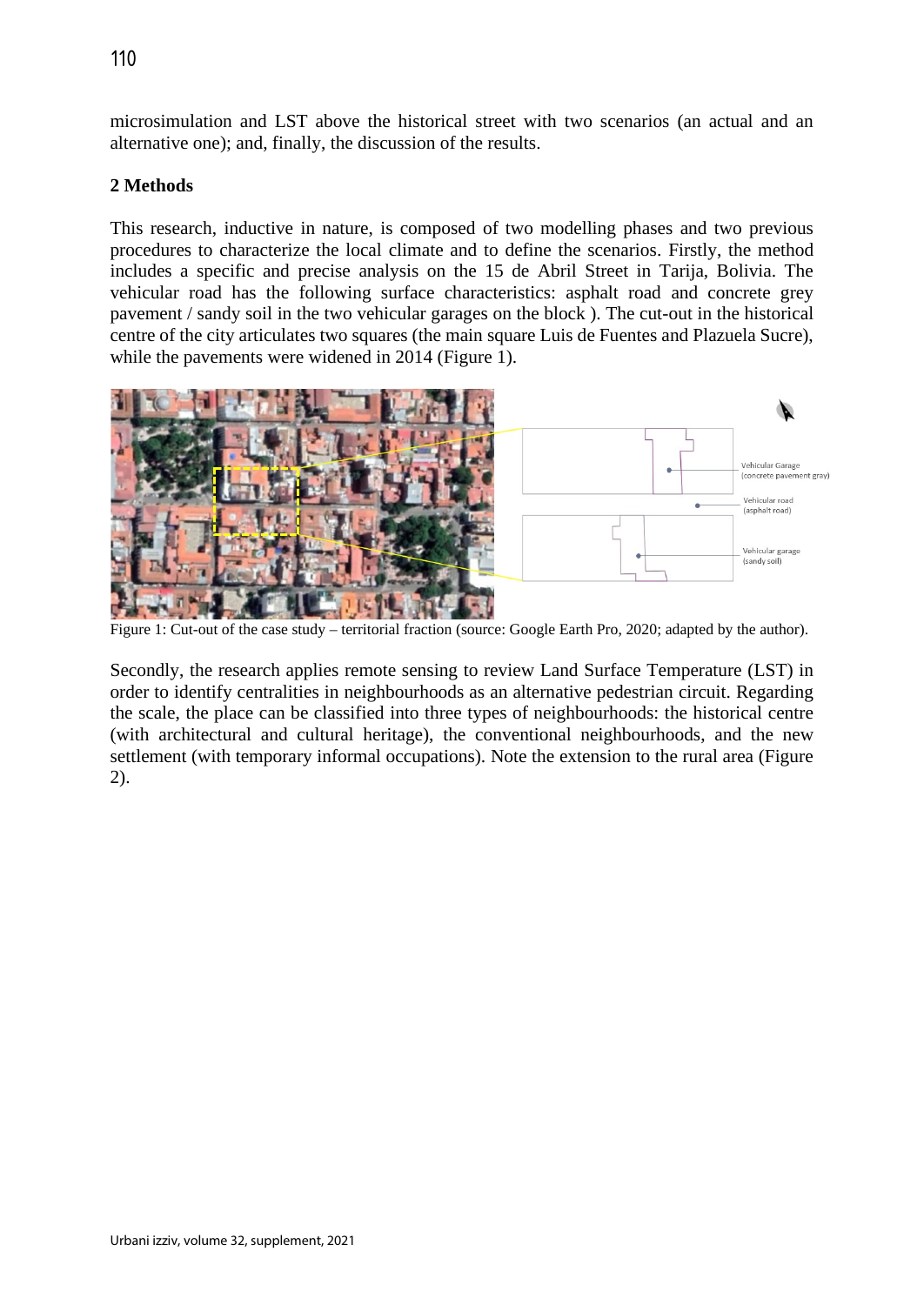

Figure 2: Urban area of Tarija (illustration: author).

In order to qualify an urban space, Romero (2011) proposes a set of urban climate scales and, additionally, a formula to determine the interaction of the elements: urban + architectural + environmental + inhabitants of the place. On this basis, it is possible to verify the relationship that exists between urban geometry and environmental factors of climate. The present research focuses on environmental performance factors through urban microclimate.

#### **2.1 Characterization of the climate in Tarija**

The city of Tarija is located in southern Bolivia at 21°32'07" S latitude and 64°43'46" W longitude and at 1875 m asl. According to the Köppen–Geiger climate classification, its climate corresponds to BSk (cold semi-arid climate), subtype Cwb (oceanic subtropical highland climate). Data from the Bolivian meteorological database SISMET (Meteorological Data Processing System) shows the average maximum temperature in Tarija in the historical record 1962–2017 reaching 31.8 °C for the month of November 2009 (Tarija Airport weather station). The average annual temperature was 17.7 °C; however, in the same month of November 2009 it reached 24 °C, followed by 23.6 °C in December 2012. The average minimum temperature was 15 °C and the average maximum temperature 25 °C, making December 7, 2019 the warmest day. The relative humidity varies on average between 45% and 70%. The average wind speed is 1.6 km/h, predominantly blowing from the east. The average rainfall consists of 556 mm. Due to its temperate climate, Tarija is an important centre of production of wines and spirits with the designation of origin (for instance, the world-famous Singani brandy). During the summer season (between December and March), high-altitude vineyards, located at 2,100 m asl, attract a large number of tourists to the city (mainly from neighbouring Argentina).

#### **2.2 Definition of scenarios**

Two different scenarios were applied in the street with different surface materials, and with 8 m wide and 8-m high buildings (Figure 3).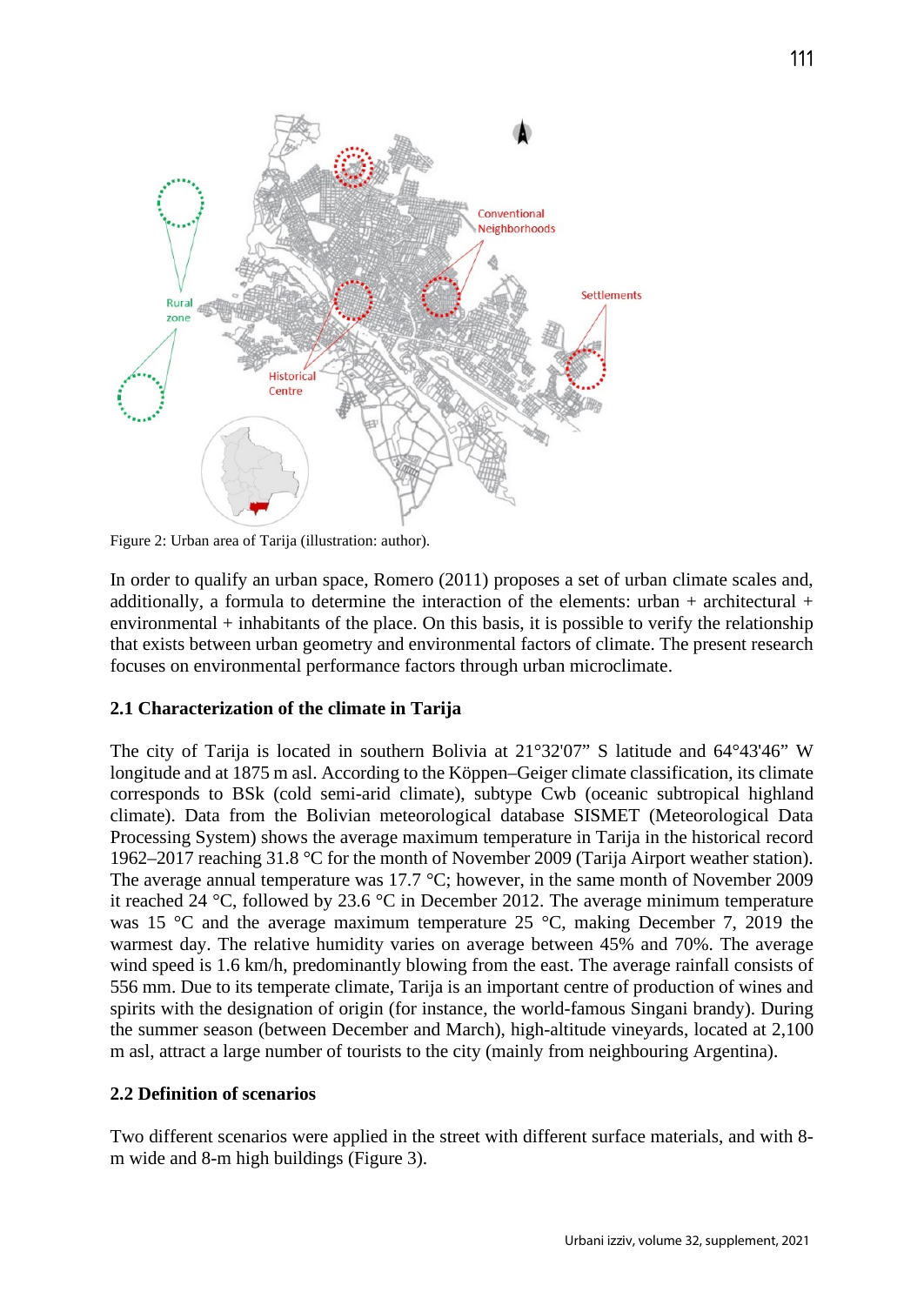ؘ– Scenario 1: asphalt on the vehicular road and granite pavement on the sidewalks. Road profile: total width of 8 m, with 6 m of asphalt (space for parking, and space for traffic and vehicular circulation) and 1 m of pavement on each sidewalk (actual situation).

– Scenario 2: granite pavement only (block pavers), with total width of 8 m and incorporated vegetation (5 *lapacho* trees) to convert the street into pedestrian and cycling zone (alternative solution).

For the present purpose, pedestrian walkability was assessed on the basis of TOD standards considering accessibility of 10- and 20-min walks at an average speed of 3 km/h. Each scenario was modelled by defining environmental parameters, material physical properties, and boundary conditions in ENVI-met (Table 1). This is characteristic of most of the streets (tertiary routes in the neighbourhoods) in the city (scenario 1), while the road profile varies up to 70 m on the principal avenue (three lanes with planters).



Figure 3: Simulation scenarios (illustration: author).

# **2.3 Simulation ENVI-met 4.4.5**

ENVI-met is a "holistic computational model based on thermo-fluid dynamic principles that evaluates fluid-dynamic and thermodynamic interactions between the atmosphere, plants, surfaces, and urban contexts" (Marrone & Orsini, 2018: 350) in order to estimate microclimatic performance. The three-dimensional urban microclimate model includes the simulation of flooding around and between buildings, exchange of heat and steam processes on the ground surfaces and walls, turbulence, vegetation exchange and vegetation parameters, bioclimatology, and particle dispersion (Bruse, 2004). The results show climate change in a given sector and provide a critical observation in order to propose bioclimatic strategies that would improve the characteristics in different scenarios.

The method includes five procedures: data collection (crop and climate archive), modelling and simulation (both in Envi-met), map extraction (Leonardo plugin), and finally analysis and discussion of results. Table 1 contains the calibration parameter.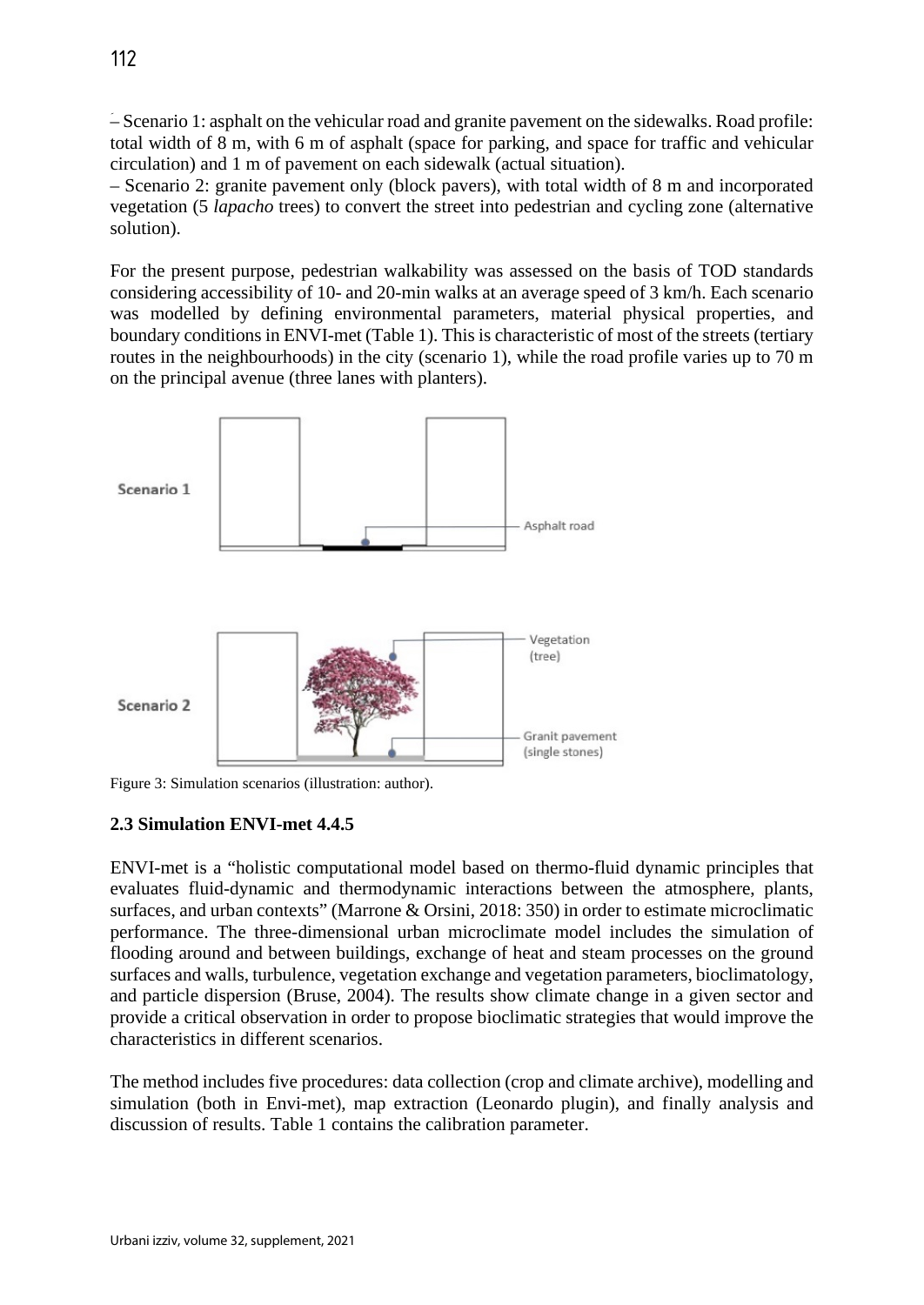| <b>Parameter</b> |  |  |
|------------------|--|--|
|                  |  |  |
|                  |  |  |
|                  |  |  |
|                  |  |  |
|                  |  |  |
|                  |  |  |
|                  |  |  |
|                  |  |  |
|                  |  |  |

Table 1: Values used to define the model's boundary conditions.

Source: adapted from ENVI-met (2020).

Humidity  $q$  (%) 50 (min) 70 (max)

 $T (^{\circ}C)$ 

The ENVI-met model, which is able to simulate microscale interactions between urban surfaces, vegetation, and the atmosphere, allows to analyse the effects of small-scale changes in urban design (trees, backyard greening, new building constellations) on microclimate under different mesoscale conditions (Bruse & Fleer, 1998). The environmental variables for this case study are as follows:

- a) Air temperature the AT value is strongly influenced by irradiance conditions (RS) and surface temperature (ST) (Marrone & Orsini, 2018).
- b) Surface temperature the ST value varies with the direct or screened irradiance conditions (RS) and the type of material (material albedo and thermal conductivity), (Marrone & Orsini, 2018).
- c) Median radiant temperature (Tmrt  $^{\circ}$ C) one of the main factors of influence on the outdoor thermal comfort level; it is affected by the total amount of radiation absorbed by the human body and is directly affected by urban morphology, street canyons, wind speeds, building facades, and surface materials (Yilmaz et al, 2020).
- d) Predicted mean vote (PMV) thermal comfort index is calculated on the basis of personal factors (metabolic rate [met] and clothing insulation [clo]) and environmental factors (air temperature [Ta], radiant temperature [Tmrt], air velocity, and relative humidity) (Soelaiman et al., 2018). The scale based on Fanger's (1972) thermal comfort model ranges from Cold (-3) to Hot (3), while it is regarded as thermally comfortable between -0.5 and 0.5. PMV index with seven scales is used to measure thermal comfort level (Table 2). According to the ASHRAE Standard 55, thermal comfort is the condition of mind that expresses satisfaction with the thermal environment.

Table 2: PMV index scales with thermal perception.

| <b>Scales</b>  | <b>Thermal perception</b>                                                              |
|----------------|----------------------------------------------------------------------------------------|
| -3             | Cold                                                                                   |
| $-2$           | Cool                                                                                   |
| -1             | Slightly cool                                                                          |
| 0              | Comfortable/Neutral                                                                    |
| 1              | Slightly warm                                                                          |
| $\mathfrak{D}$ | Warm                                                                                   |
| 3              | Hot                                                                                    |
|                | $\mathcal{S}_{\mathbf{O}^{11}}$ ree adanted from Dyvia $\mathcal{S}_{\mathbf{O}^{11}}$ |

Source: adapted from Dyvia & Arif (2020).

The PMV has been criticized for overestimating warm/cold discomforts with errors larger than one scale, which results in overcooling/overheating, thereby thermal discomfort and energy wastage. In fact, available climate models are effective in predicting global temperature changes associated with greenhouse gases, with most models forecasting increases above 3 °C (Lombardo, 2004).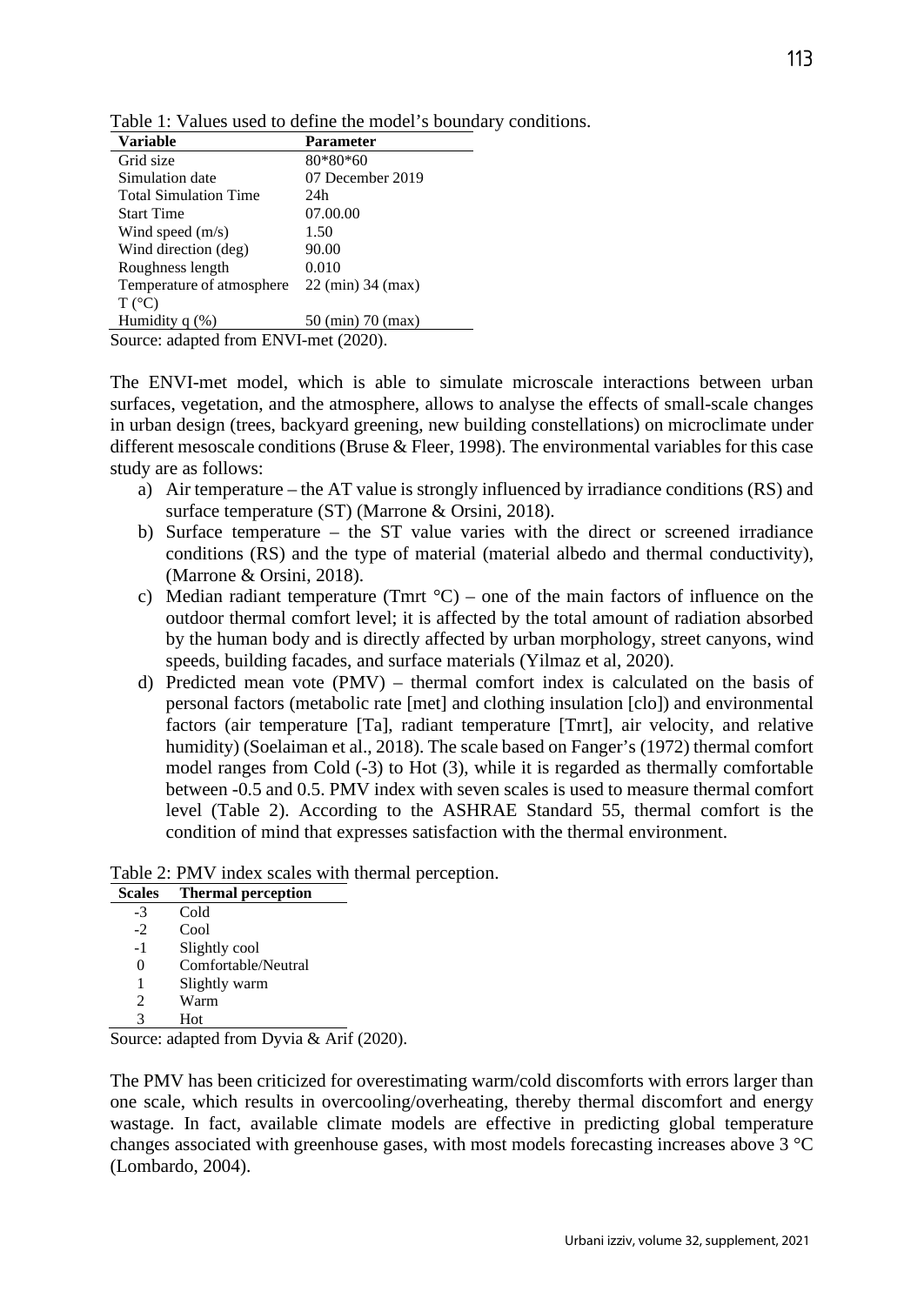# **2.4 Land surface temperature (LST)**

According to Baptista (2021), the MOD11A2 product provides an average 8-day land surface temperature (LST) on a 1200 x 1200 kilometre grid. Each pixel value in MOD11A2 is a simple average of all the corresponding MOD11A1 LST pixels collected within that 8-day period. The 8-day period compositing period was chosen because twice that period is the exact ground track repeat period of the Terra and Aqua platforms. Along with both the day-and night- time surface temperature bands and their quality indicator (QC) layer, this tool also includes MODIS bands 31 and 32 and eight observation layers [\(https://developers.google.com/earth](https://developers.google.com/earth-engine/datasets/catalog/MODIS_006_MOD11A2)[engine/datasets/catalog/MODIS\\_006\\_MOD11A2\)](https://developers.google.com/earth-engine/datasets/catalog/MODIS_006_MOD11A2).

LST is a key parameter in the physics of land surface processes from local to global scales. LST data is acquired using thermal remote sensing by the Terra (MOD) and Aqua (MYD) satellites with the MODIS sensor on board (Morin et al., 2021) (elevation data in Table 3). The MODIS thermal satellite imagery was acquired through the code editor of Google Earth Engine (Figure 4). Mapping system with moderate resolution allows for two innovations: firstly, the tool using MODIS11A2 to measure LST for 1 km in an 8-day period creates an image of surface temperature with 1 km of spatial resolution for each pixel; secondly, it provides both day- and night-time data, and thus allows for comparison of the phenomena of day and night heat islands, proving that they were maintained in both periods (Baptista, 2003). Thermal remote sensing data with high temporal resolution is an interesting alternative for identifying comparable spatial distribution of air temperature or LST.

## Table 3: Overview of dataset.

| <b>Product and source</b> | <b>Spatial</b><br>resolution | <b>Temporal</b><br>resolution | Variable                                                      |
|---------------------------|------------------------------|-------------------------------|---------------------------------------------------------------|
| MOD11A2/MYD11A2           | $1000 \,\mathrm{m}$          | 8-day<br>composite            | Minimum and maximum land<br>surface temperature $(^{\circ}C)$ |

Source: adapted from Morin et al. (2021).

To obtain surface temperature, the following procedure is applied to the code editor of Google Earth Engine (Baptista, 2021) First, choose the script MODIS\_006 (version 6) product MOD11A2. Make a change in the time filter for the year 2019 (the same year evaluated with ENVI-met), present a resolution of 1 km (LST\_Day\_1km) and a change of 64°43'46" in longitude and 21°32'07" in latitude corresponding to the city of Tarija. When processing the dataset centre, a sinusoidal projection appears with the following information obtained in the Inspector tab: 46 images to compose the data in 2019, 1 band, the temperature data, and the resolution of the pixel/km data. For this research, 5 points have been considered (Figure 2), corresponding to the 3 types of neighbourhoods (in the historic centre, conventional neighbourhoods, and new settlements). Additionally, the temperatures in the rural area and the hottest pixel are presented in Figure 4. The result of the radiometric temperature in Table 4 was converted to degrees Celsius. There is a thermal gradient and the LST maximum is 46.85 °C.

| Table 4: Land surface temperature – thermal gradient. |  |  |
|-------------------------------------------------------|--|--|
|                                                       |  |  |

| Location                   | Pixel/km | <b>LST</b>         |  |
|----------------------------|----------|--------------------|--|
| Rural area                 | 14942    | 25.69 °C           |  |
| Hottest (Los Chapacos)     | 15539    | 37.63 $^{\circ}$ C |  |
| Historical centre          | 15439    | 35.63 $^{\circ}$ C |  |
| Conventional neighbourhood | 15282    | 32.49 °C           |  |
| Settlement                 | 15283    | 34.51 °C           |  |
|                            |          |                    |  |

Source: author (2021).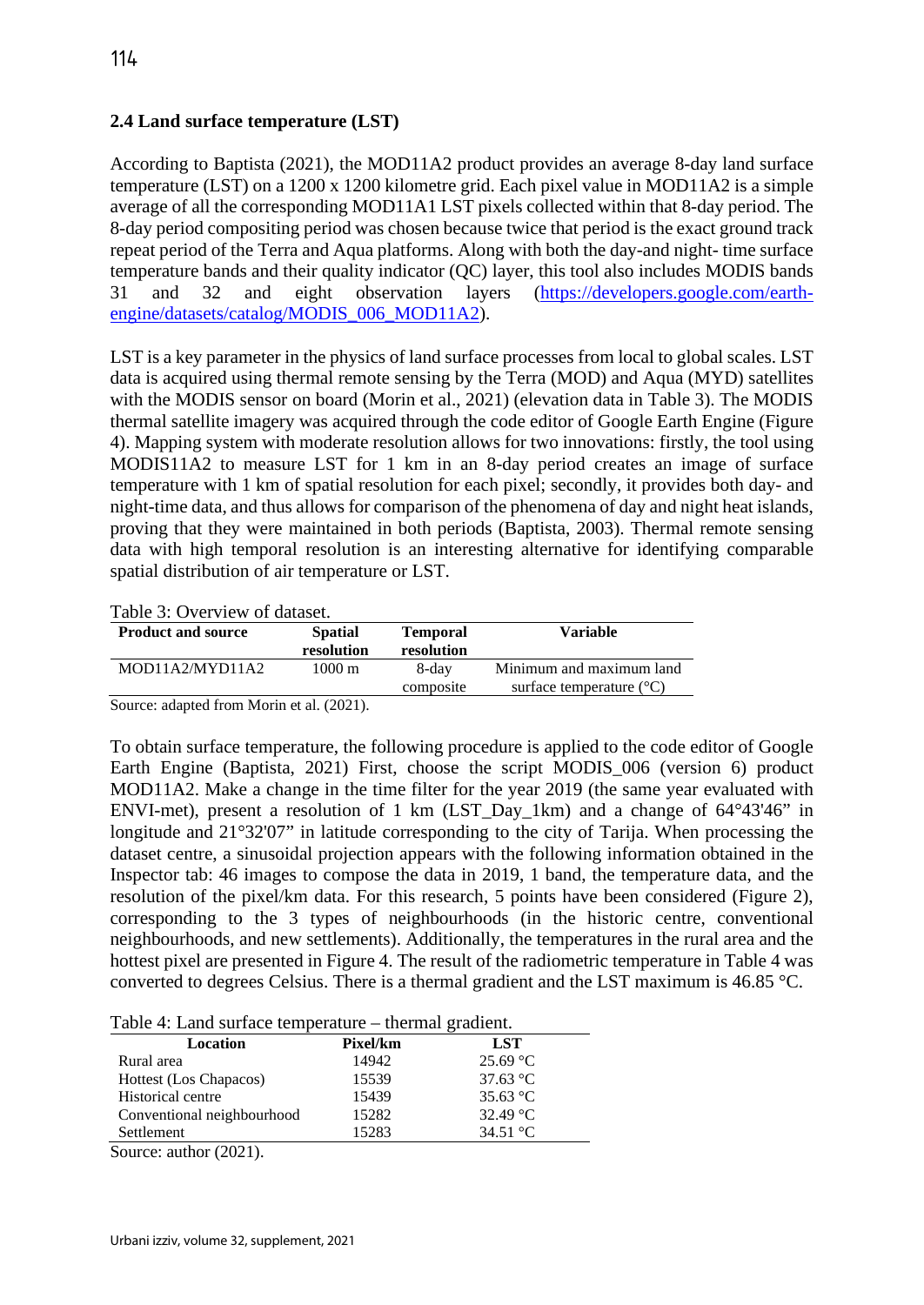

Figure 4: LST of Bolivia, Tarija (source: MODIS11A2 – Google Earth Engine, 2021).

Several studies have demonstrated the utility of methods for "downscaling" land surface temperature (LST) derived at low spatial resolutions from remote sensing to improve the precision of these data by using robust statistical methods and predictors (Morin et al., 2021). Such "downscaling" is related to reducing pollution and stress, and creating socially and economically mixed districts, in order to improve overall quality of life for both residents and visitors.

### **3 Results**

Comparing LST measurements, a 11,94 °C difference between urban area with rural area was arrived at. Additionally a 5.14 °C difference between the three types of neighbourhoods within the urban area (historical centre, conventional neighbourhoods, and new settlements) was observed (Table 4). These results on a macro scale (thinking at the city level) give a guideline to the results obtained with the simulation, as developed below. The results of the simulation with three parameters (air temperature, temperature surface, and median radiant temperature) at five different hours (9:00, 12:00, 15:00, 18:00, and 21:00) for each scenario are shown in Figures 5, 6, and 7. Meanwhile, the last chart (Figure 8) compares scenarios 1 and 2 with the PMV index. All maps extracted by Leonardo are standardized.

As pointed out by Bruse (2004), a wide range of different soil and surface types is characteristic of urban environments, varying from natural soils to completely artificial materials. For this reason, values in both scenarios should be standardized in order to compare observed data in the maps of surface temperature, median radiant temperature, and PMV. The maps for the four environmental parameters (air temperature, surface temperature, median radiant temperature, and PMV) resulting from the simulation, and considered at 1.5 m reference height, according to the rules of the World Meteorological Organization, show the differences in both scenarios at 9:00, 12:00, 15:00, 18:00, and 21:00.

## **3.1 Scenario 1: asphalt street and parking areas (actual situation):**

– Air temperature reached between 18 °C and 25 °C. The minimum value was reached at 9:00 and the highest value at 15:00 (Figure 5).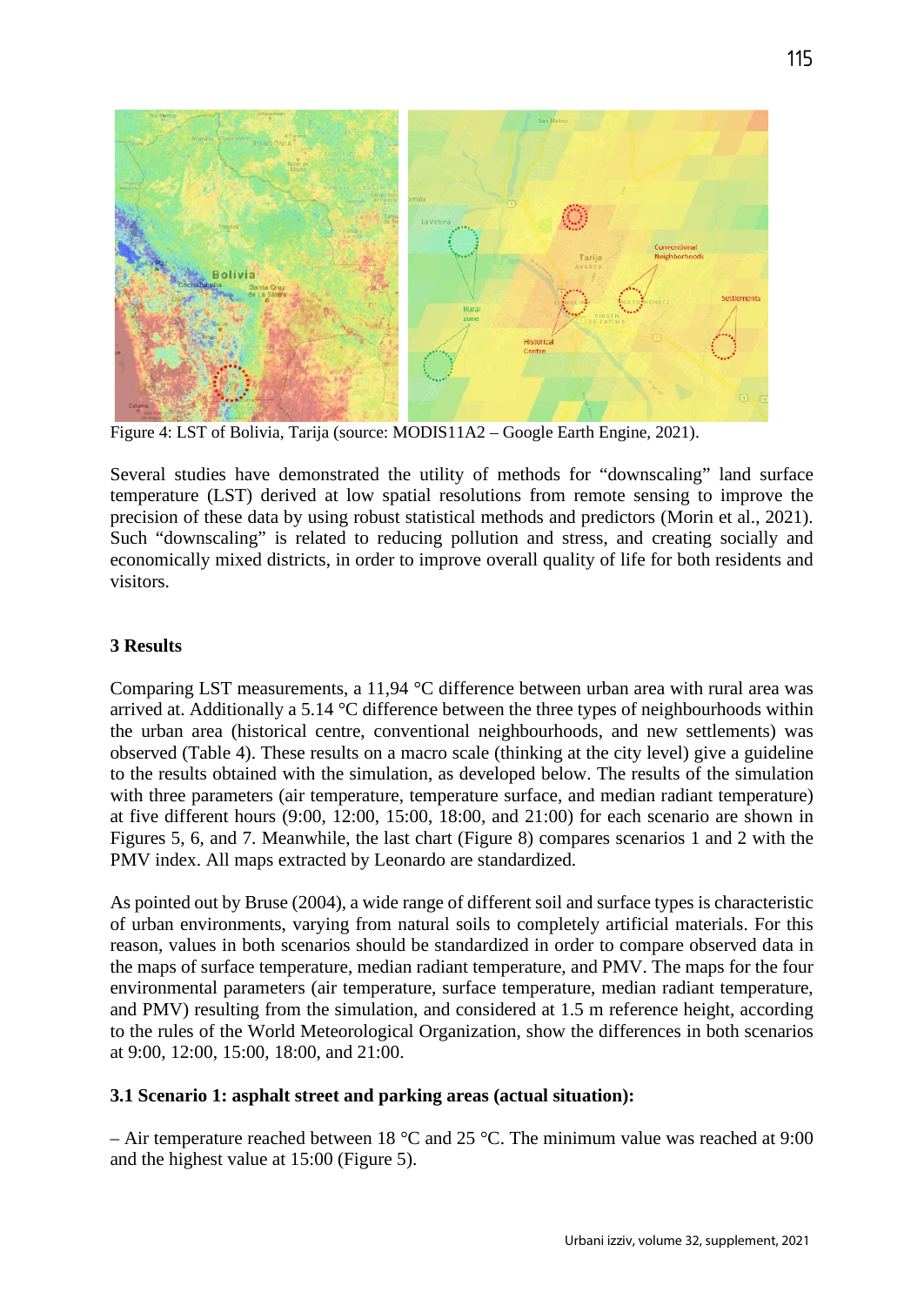– T surface reached between 21 °C and 29 °C. At 12:00 and 15:00 the worst performance was recorded even in the vehicular garages. The more comfortable performance was recorded at 21:00 (Figure 6).

– Median radiant temperature reached between 22.5 °C and 42.50 °C. The minimum value was registered at 21:00 and the highest value (over 42°C) at 15:00 (Figure 7).

According to the three environmental factors / bioclimatic parameters represented, the worst performance in this scenario was recorded at 15:00 .

## **3.2 Scenario 2: street with block pavers and vegetation (alternative solution):**

– Air temperature reached between 18  $^{\circ}$ C and 23  $^{\circ}$ C. The minimum value was registered at 9:00 and the highest value at 15:00 (Figure 5).

– T surface reached between 21 °C and 29 °C. The worst performance was recorded at 15:00, with slightly higher temperatures than at 12:00. The more comfortable performance was recorded at 9:00 (Figure 6).

– Median radiant temperature reached between 22.5  $\degree$ C and 42.50  $\degree$ C, with the minimum value registered at 18:00 and 21:00, while at 15:00 the temperature reached around 30°C (Figure 7). Compared to scenario 1, this result registered a decrease of about 12°C at 15:00. Additionally, the minimum value was recorded at both 18:00 and 21:00 in scenario 2. The following three maps show the distribution of temperature from scenarios 1 and 2, obtained from ENVI-met 4.4.5.



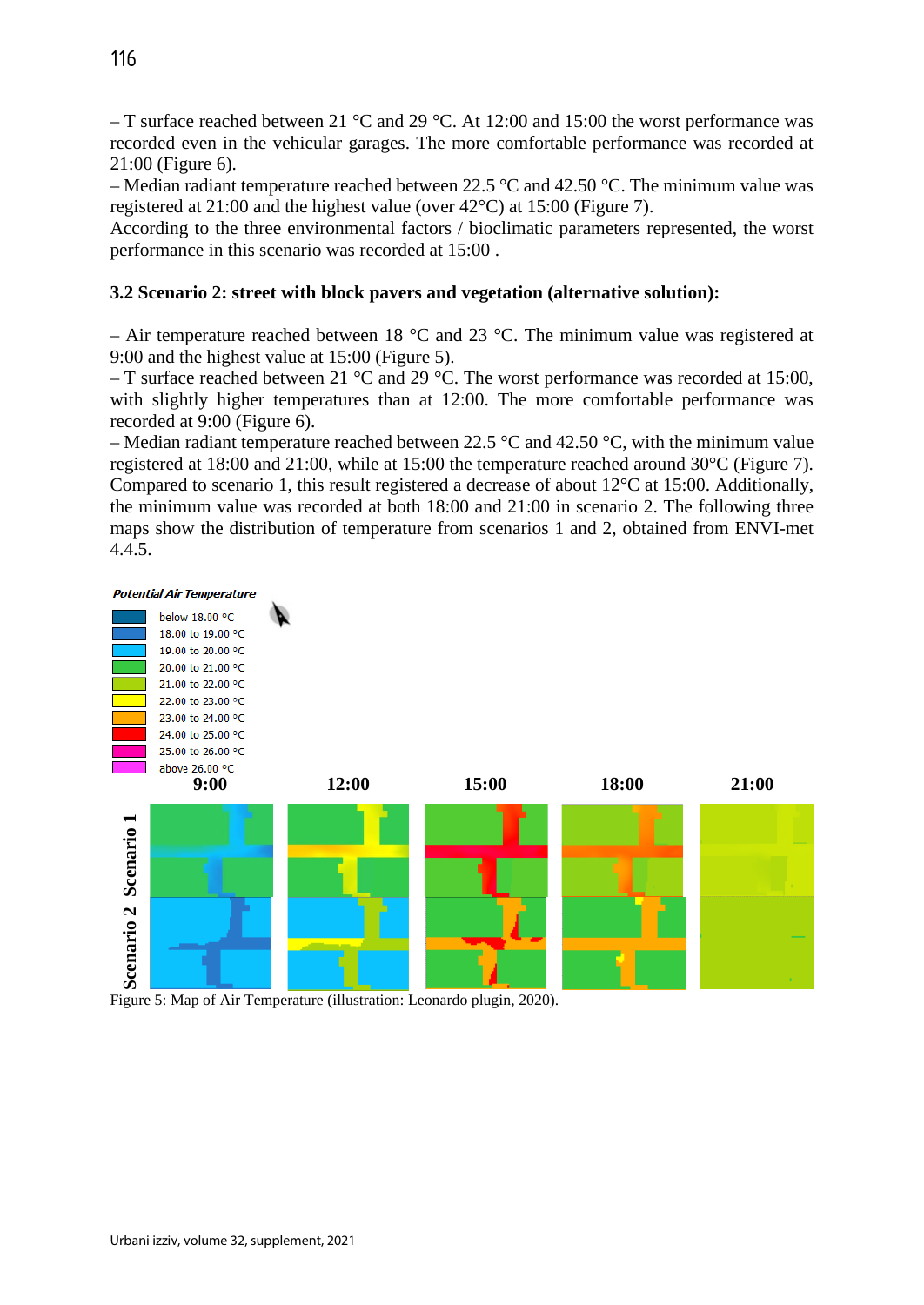

Figure 6: Map of T surface (illustration: Leonardo plugin, 2020).



Figure 7: Map of median radiant temperature (illustration: Leonardo plugin, 2020).

In both scenarios, 9:00 coincided with minimum air temperature values (18 °C) and 15:00 with maximum values (25 °C). A 2 °C air temperature difference was obtained in scenario 1 (without vegetation and with asphalt).

The surface temperature cooled down to 23 °C was recorded at 12:00 and 15:00 in scenario 2 (with vegetation and granite block pavers), compared to over 29 °C recorded in scenario 1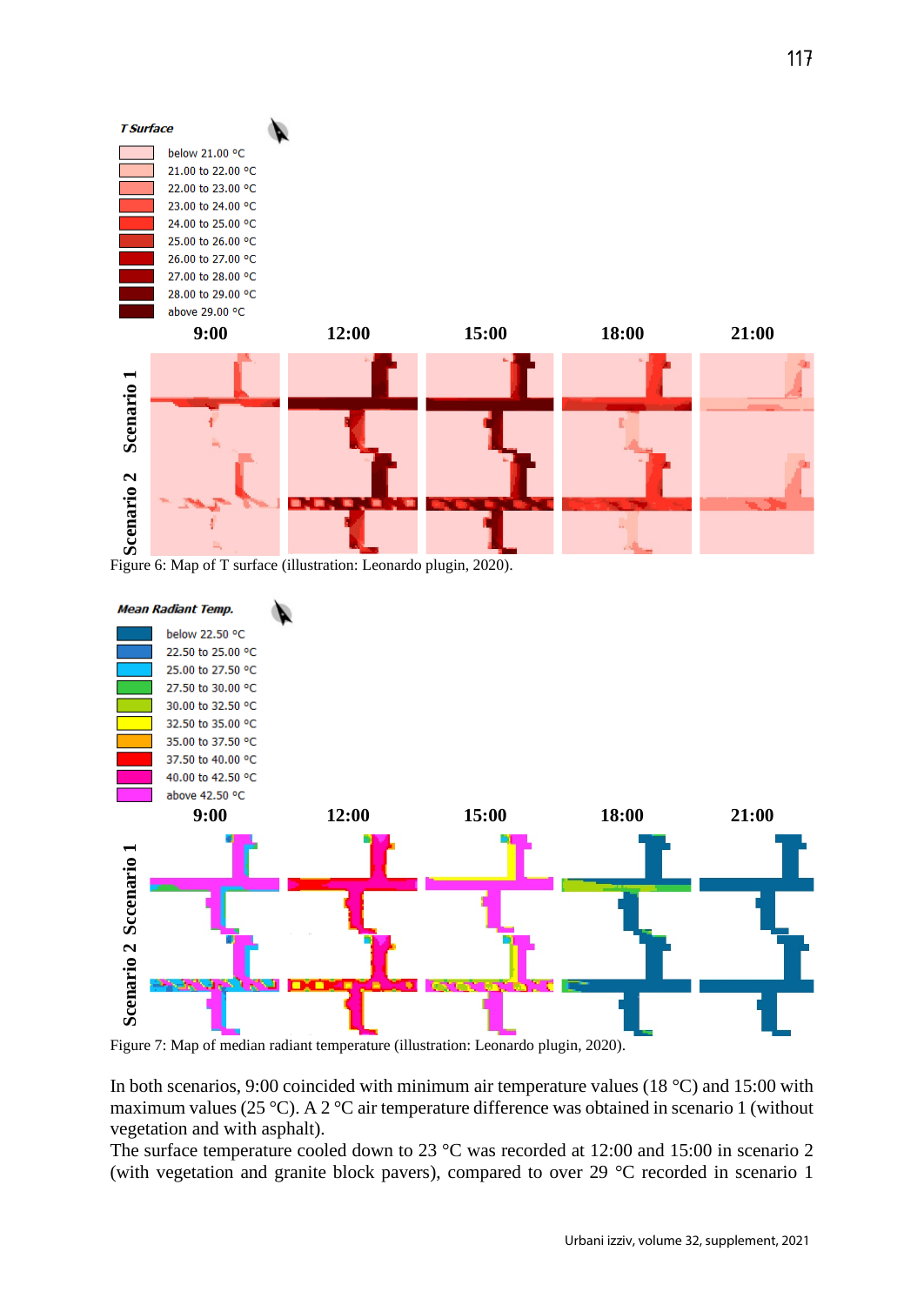(without vegetation and with asphalt). A 6 °C difference has thus been observed between the two scenarios.

#### **3.3 PMV – Scenarios 1 and 2**

The outdoor thermal comfort was determined according to the range of values given to the predicted mean vote (PMV) index by simulation results of ENVI-met. The standard range of thermal perceptions between cold (-3) and hot (3) (Fanger, 1972) was applied to both cases. The results describe the conditions of thermal comfort outdoors, on the street. By looking at the maps, it is possible to identify the most comfortable PMV index at 9:00 for scenario 1 (without vegetation). Comparing both scenarios, the maps show that at 15:00 scenario 2 (with vegetation) has better performance according to the PMV index (comfortable), and the same is true at 12:00. Finally, at 21:00 scenario 2 (with vegetation) reaches slight heat stress in the entire street. The thermal comfort on pedestrian zones is relevant, and evaluation of this performance suggests possible strategies to be applied to improve it.



Figure 8: PMV simulation for Scenarios 1 and 2. (source: ENVI-met, 2020).

#### **4 Discussion**

More pedestrian zones in the city not only contribute to accessibility but also help improve the urban microclimate. The performance of the streets in both scenarios clearly shows the differences; compared with the scenario 1 (with asphalt), scenario 2 reduces the temperature surface by 6 °C with the help of vegetation and natural materials. Other results regarding median radiant temperature show a difference (12 °C) in performance at the same time (at 15:00) in both scenarios. From a theoretical perspective, this phenomenon could be adopted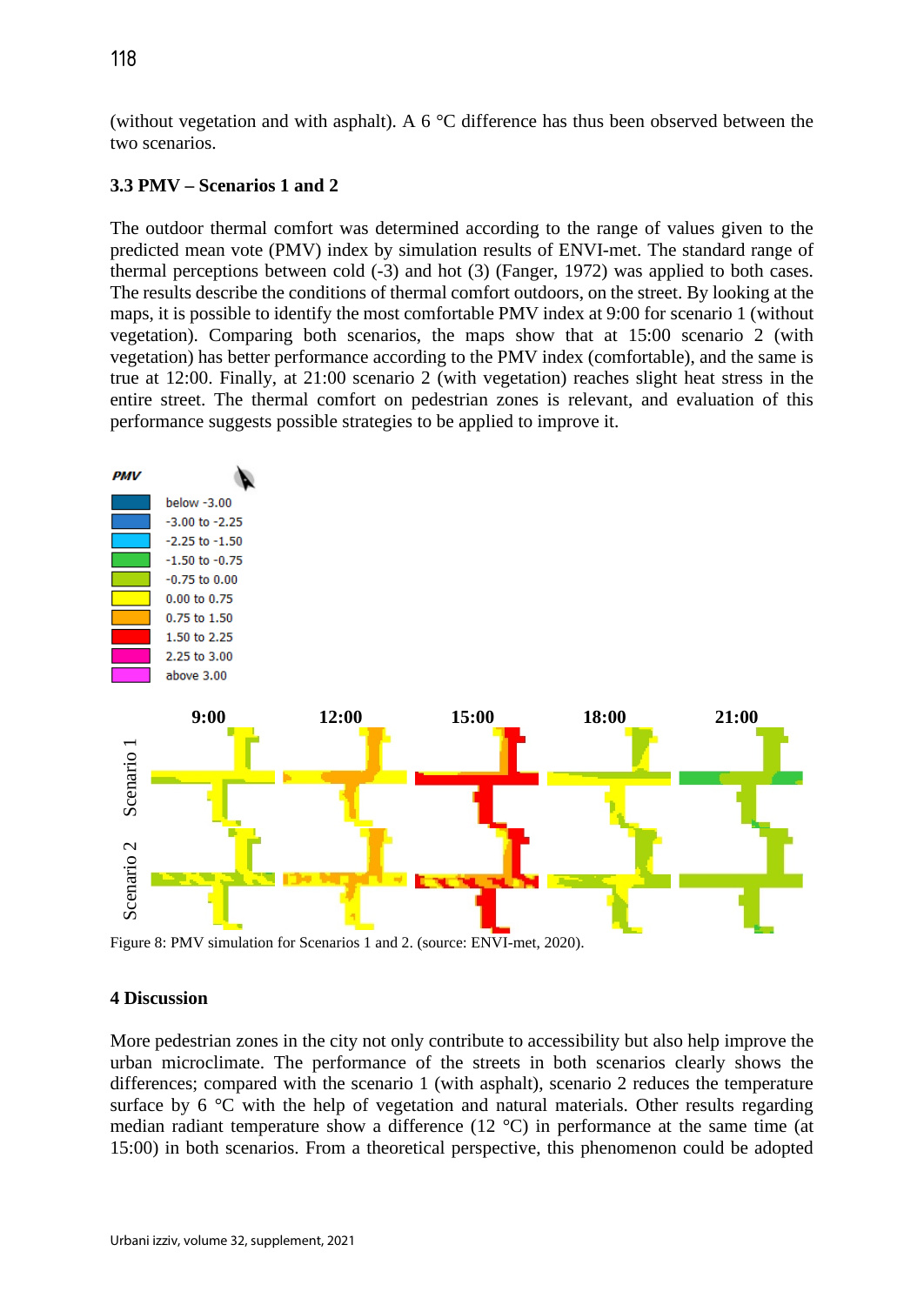throughout the city and promote sustainability with pedestrian zones, key feature of sustainable cities.

This work methodology presents a specific analysis of a single street; adapted to the local context, it could be replicated in other formal scales where pedestrian zones are being planned. It assumes an adequate understanding of each place. In the global context of climate change, outdoor spaces that provide a pleasurable thermal comfort experience for pedestrians effectively improve the quality of urban living. The influence of thermal comfort on outdoor activities is a complex issue comprising both climatic and behavioural aspects (Chen, 2012). The relationship between morphology, climate, and urban landscape is a relationship between aspects that interact in urban spaces and fundamentally determine human activities. Thus, the method used in this research can be applied to any city and translated into a sustainability strategy as the basis for an integrated analysis of urban space.

The PMV results show that at (and before) 9:00 in the morning and at (and after) 21:00 in the evening the index stayed in the comfortable range, having to calculate the peak hours of pedestrian traffic to measure the gauges earlier in the morning and at the sunset. Adopting the best solution suggests incorporating vegetation in order to maintain a constant performance and more hours within the comfortable range of PMV index. The PMV index defines the thermal comfort of a walking person influenced by several environmental parameters (air temperature, mean radiant temperature, relative humidity, air velocity). Thermal comfort is additionally affected by the metabolic rate and clothing insulation (Dyvia & Arif, 2020). Introduction of pedestrian zones in neighbourhoods would contribute to a decrease in surface temperature and thus to better thermal comfort of pedestrians.

Discussing the results must consider the scale, vegetation and materials, and the method applied in the simulation. Scale of microclimate change: urban microclimate on all kinds of urban scales is fundamentally affected; however, each scale has its own characteristics. This has been validated by the analysis performed on the 15 de Abril Street. In this study of sustainable urban development, the local represented in the scale prevails, the climatic in nature, and the zonal in the representation of the environment; therefore, observing the alterations and effects of the climate on the surface and atmosphere influences the well-being of the people and the preservation of the identity of the place. Vegetation and materials: Werneck & Romero's study (2018) of the impact of UHI mitigation strategies on the radiant average temperature emphasizes that the characteristics of the finishing materials commonly used on surfaces around buildings should be thought of in order to improve the pedestrians' experience of the thermal environment. In order to obtain a reduction in air temperature, an analysis of negative impacts of the radiation reflected in the TMR to estimate the potential of the mitigation of UHI with cold floors at the microclimate level should be considered.

The impact of vegetation on microclimate results suggests greening could help alleviate the effects of the urban heat island (Yilmaz et al., 2020). Increasing vegetation in cities is therefore one of the key approaches in reducing both air and heat radiations. Cooling benefits of urban vegetation improve environmental temperature, especially in the summer. The effect is local and contributes to improve our sensorial system. A green continuity in the city, including city blocks, creates an ecosystem with multiple benefits, which suggests a number of actions directed towards creation of new centralities (Martínez & Romero, 2020) and integration of an environmental structure with an urban synergy between nature and society. The re-think on nature-based solutions (NBS) supports a sustainable and resilient urban planning while implementing different ecological concepts: green infrastructure, urban green (and blue)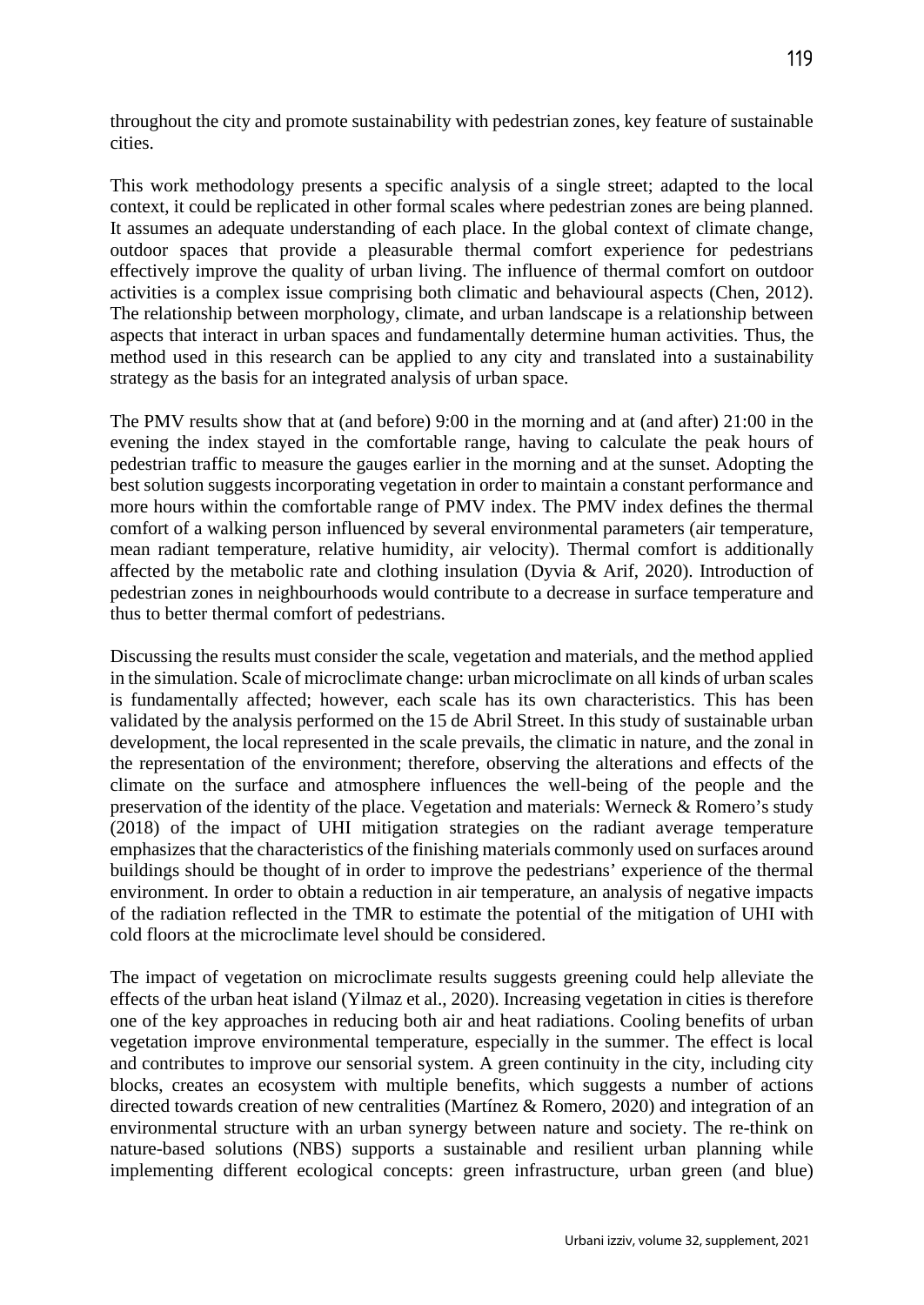spaces, service providing units, service providing elements, sustainable urban drainage systems, and ecosystem-based adaption (Babí et al., 2021). Vegetation should not be confined to parks or green roofs alone. In the streets, attempts should be made to convert the sidewalks into completely pedestrian zones, while urban trees play a vital importance in urban environment and urban landscape, and improve the image of the city by giving it identity. In collaboration with the inhabitants, plans should be made to green the city, choose the appropriate trees, and disseminate the information on incorporating green and civic aspects in building and planning. Through careful planning, use of green building and planning systems and technologies, including green spaces in the built environment, should be encouraged.

Using ENVI-met software: PMV values calculation by Fanger (1972) is very complicated when using manual calculations (Dyvia & Arif, 2020). Most research and studies on urban microclimate are associated with ENVI-met software. The ENVI-met model analysis was performed on the street level to investigate the thermal comfort effect in addition to configuring climate data and enabling the generation of all simulated data while offering a very simplified modelling platform. Computer simulation of urban microclimates can be used as a research method to understand phenomena related to urban climate and to evaluate mitigation strategies for ICU impacts before their implementation (Werneck & Romero, 2018). With the simulations, technical information contributes to the diagnosis of the thermal performance of different urban morphologies. According to Silva (2013), the prediction of environmental problems through computer simulations can point out important solutions at low operational cost. For the reliability of the data, however, it is essential that the source of the data is secure and derived from a weather station as close to the study area as possible. The use of computational tools in environmental assessment can assist in decision making, in prognostic studies, and in the construction of a space of higher environmental quality.

## **5 Conclusion**

Evaluation of the environmental performance in the urban microclimate on urban roads in the historic centre of the city constitutes an argument for the promotion of urban pedestrianization since the method applied in this work, namely calculating the surface temperature and urban heat islands compared in the two scenarios, highlights the climate effects on local scale. The use of computational simulation provides a tool for urban and spatial analysis that enables the identification and interpretation of the interactions between climate and urban environment. The comparative analysis of the two scenarios, the current situation (scenario 1) and the proposal (scenario 2), considering the variables that affect environmental performance, identifies increased values in land surface temperature and PMV index in public spaces.

In conclusion, scenario 2, which incorporates vegetation and implements natural surface materials, presents a better thermal comfort index while the average radiant temperature performance remains the same. These identified values must be addressed in urban design and planning of cities, essentially with the increase of vegetation and natural surfaces to promote urban adaption to climate change and endorse active mobility with pedestrian zones.

It is recommended that the results of this work be reviewed by urban planners, politicians, and citizens in generalto promote awareness of improvement of urban microclimate. The environmental impact socialized among the actors of society improves the microclimate and consequently the quality of urban life, making neighbourhoods more liveable and efficient by prioritizing pedestrians and bicycles over road traffic. In the future, these city streets could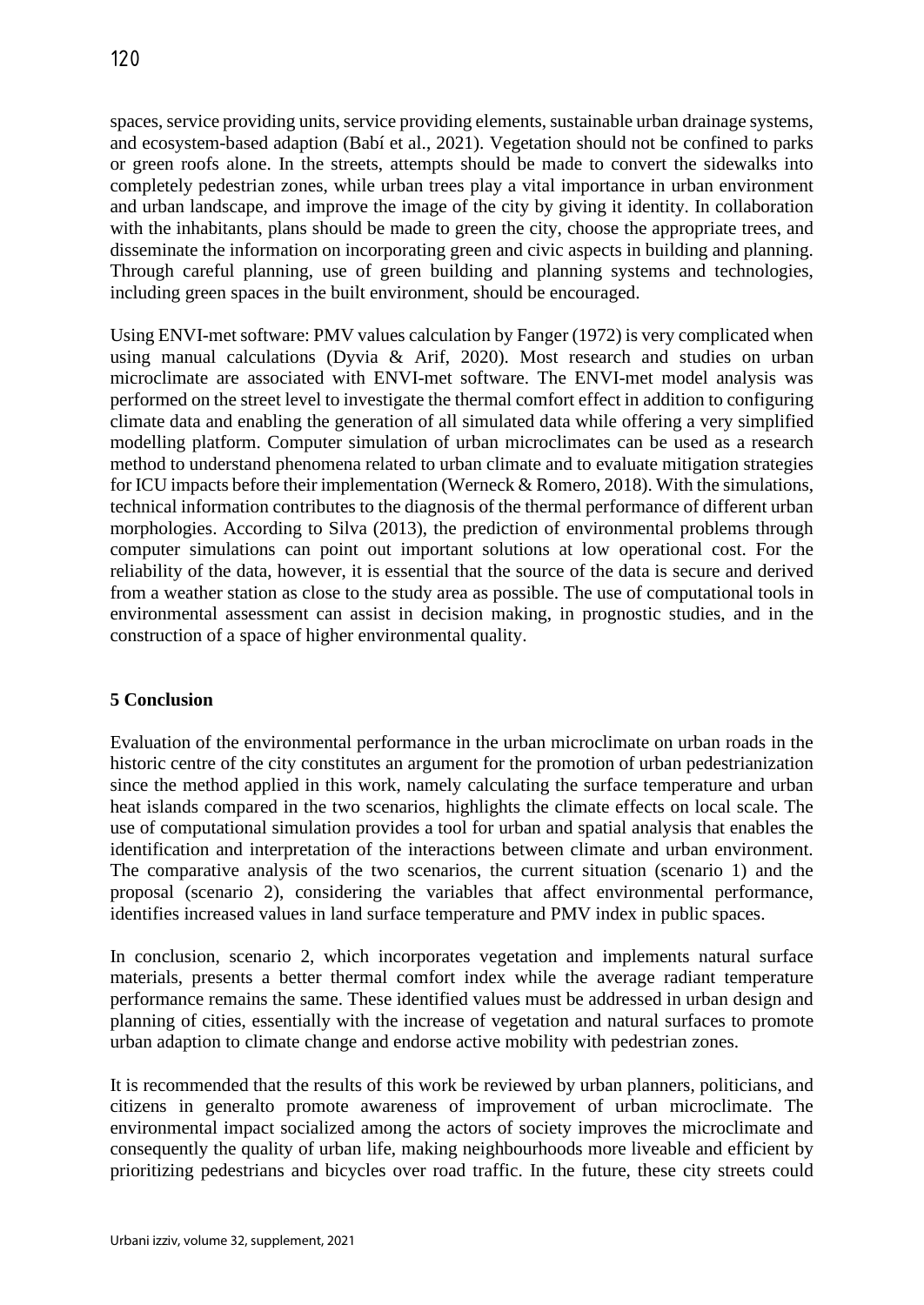constitute a network of pedestrianization which presently seems so necessary to counteract the disorderly urban growth.

*María Eugenia Martínez Mansilla, Tarija, Bolivia (me.martinez.mansilla@gmail.com)*

#### **References**

- ASHRAE (2001) Standard 55: Thermal comfort condition. American Society of Heating, Refrigerant and Air-Conditionating Engineers. New York.
- Babí, J., Elliot, E., Rugani, B., Philipe, B., Navarrete, T., Sonnemann, G., et al. (2021) Nexus between naturebased solutions, ecosystem services and urban challenges. *Land Use Policy*, 100, p. 104898. DOI: 10.1016/j.landusepol.2020.104898
- Baptista, G. (2021) *Procedimiento de sensoramiento remoto – Land Surface Temperature.* Reabilita 10, UNB.

Baptista, G. (2003) Ilhas urbanas de calor. *Scientific American Brasil*, 1(8), pp. 54–59.

- Bruse, M., Fleer, H. (1998) Simulating surface-plant-air interactions inside urban environments with a threedimensional numerical model. *Environmental Modelling & Software*, 13(3-4), pp.373–384. DOI: 10.1016/S1364-8152(98)00042-5
- Bruse, M. (2004) ENVI-met 3.0: Updated Model Overview.
- Chen, L., Ng, E. (2012) Outdoor thermal comfort and outdoor activities: A review of research in the past decade. *Cities*, 29(2), pp. 118–125. DOI: 10.1016/j.cities.2011.08.006
- Cheung, T., Schiavon, S., Parkinson, T., Li, P., Brager, G. (2019) Analysis of the accuracy on PMV-PPD model using the ASHRAE Global Thermal Comfort Database II. *Building and Environment*, 153, pp. 205–217. DOI: 10.1016/j.buildenv.2019.01.055
- Dyvia, H. & Arif, C. (2020) Analysis of thermal comfort with predicted mean vote (PMV) index using artificial neural network. In: *IOP Conference Series: Earth and Environmental Sciencies*. 622. DOI: 10.1088/1755-1315/622/1/012019
- ENVI-met (2020) Start decoding urban nature. Available at: https://www.envi-met.com/ (accessed 16 Nov. 2020).
- Fanger, P.O. (1972) *Thermal comfort: analysis and applications in environmental engineering.* New York, McGraw Hill.
- Gehl, J. (2006) *The humanization of space: Social life between buildings.* Barcelona, Reverté.
- Internet 1: https://www.itdp.org/2017/06/23/tod-standard/ (accessed 10 Oct. 2020).
- Jacobs, J. (2011) Morte e vida de grandes cidades*.* São Paolo, Martins Fontes.
- Juvančič, M., Žnidaršič, K. (2020) Walkability themes and principles examined on Ljubljana city centre and Južne Fužine neighbourhood. In: Fikfak, A., Nikšič, M., Mady, C., Bizjak, I. & Blenkuš, M. (eds.) (2020) *City Street4 Conference. Streets for 2030: Proposing streets for integrated and universal mobility,* 23–26 September, pp. 342–361. Ljubljana, University of Ljubljana, Faculty of Architecture, Urban Planning Institute of the Republic of Slovenia.
- Lavtižar, K. (2020) Adapting to the urban microclimate street pollution. In: Fikfak, A., Nikšič, M., Mady, C., Bizjak, I. & Blenkuš, M. (eds.) (2020) *City Street4 Conference. Streets for 2030: Proposing streets for integrated and universal mobility,* 23–26 September, pp. 298–305. Ljubljana, University of Ljubljana, Faculty of Architecture, Urban Planning Institute of the Republic of Slovenia.
- Lombardo, M. (2004) *Recent climate change and antropogenic action.* São Paulo, Edition Hucitec.
- Marrone, P. & Orsini, F. (2018) Resilienza e ambienti urbani aperti. Misure di adattamento e di mitigazione a confronto. *Journal of Technology for Architecture*, 15, pp. 348–357. DOI: 10.13128/Techne-22099
- Martínez, M. E & Bustos, M. (2020) New centralities for integrated and universal mobility in Latin America. In: Fikfak, A., Nikšič, M., Mady, C., Bizjak, I. & Blenkuš, M. (eds.) (2020) *City Street4 Conference. Streets for 2030: Proposing streets for integrated and universal mobility,* 23–26 September, pp. 369–382. Ljubljana, University of Ljubljana, Faculty of Architecture, Urban Planning Institute of the Republic of Slovenia.
- Moreno, C., Allam, Z., Chabaud, D., Gall, C. & Pratlong, F. (2021) Introducing the 15-minute city: Sustainability, resilience and place identity in future post-pandemic cities. *Smart Cities* , 4(1), pp. 93– 111. DOI: 10.3390/smartcities4010006
- Morin, G., Le Roux, R., Lemasle, P. & Quénol, H. (2021) Mapping bioclimatic indices by downscalling MODIS land temperature surface: Case study of the Saint-Emilion area. *Remote Sensing*. 13(1), p. 4. DOI: 10.3390/rs13010004
- Oke, T.R. (1987) *Boundary layer climates.* 2nd edition. Lagos, Methuen Publishers.